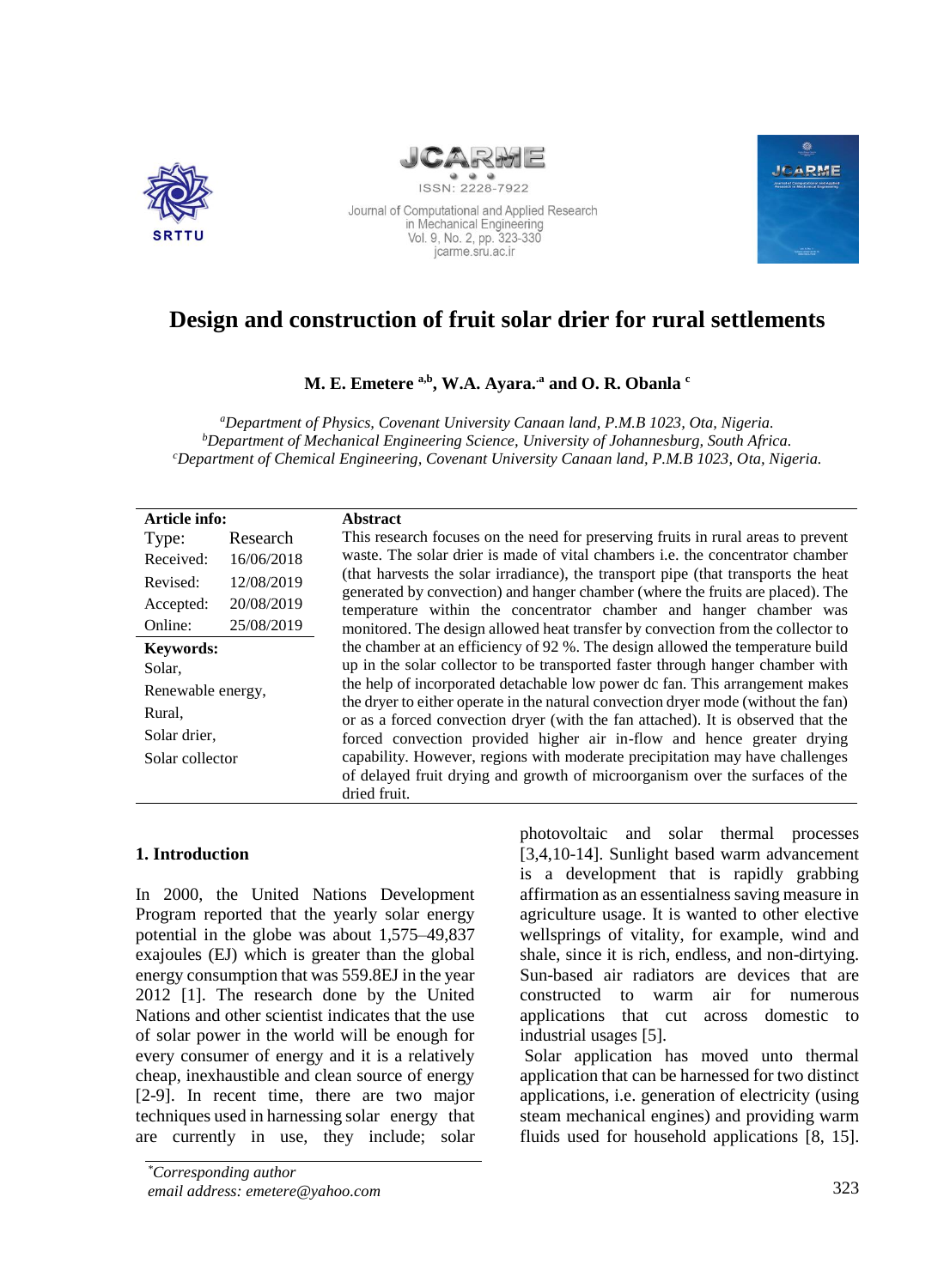One of the vital components in solar thermal technology is the solar collector. The most common solar collector is the parabolic trough system. The basic components of a parabolic trough system include the receiver tubes; curved mirror assemblies (concentrators) and the heat transfer fluid (HTF) [9]. The receiver is the component that transforms solar energy to thermal energy in the form of latent heat of the fluid that circulates through it [9]. The absorber is an important part of a solar power plant that has significant influence on its performances. The absorber is usually made of a transparent material such as elastic or glass, however electro-chemically deposited black chrome is widely used because of its capability to resist high temperatures [2]. Various sorts of sunpowered dryers have been planned, created and tried in various areas of the tropics and subtropics. The real two classes of the dryers are common convection sun-based dryers and constrained convection sunlight-based dryers. In the regular convection sun oriented dryers the wind current is built up by lightness incited wind stream while in constrained convection sunbased dryers the wind current is given by utilizing fan worked either by power/sun oriented module or petroleum product. Traditional sun-oriented drying is different from sun drying device. Sun drying is a typical method adopted in rural communities of developing countries - especially where the open-air temperature achieves 30°C or higher. Sunlight-based device has been utilized all through the world to dry items. The same principles replicated in sun-oriented dryers. Material that are dried using solar-based device includes grains, organic products, meat, vegetables and fish [5]. Drying forms assume a significant job in the conservation of horticultural items. They are characterized as a procedure of dampness expulsion because of synchronous warmth and mass exchange [7]. The main agricultural produced under the category of fruits and vegetables are citrus, pineapple, banana, pawpaw, cashew, mango, tomato, okro, pepper, and onion [16]. [16] stated that although agriculture is the largest sector of the economy in Ghana, contributing about 39% of GDP, there are basic problems faced by this

sector which include high post-harvest losses as a result of poor post-harvest management. For instance, Ref [17] has given an estimate showing that the average post-harvest loss of mango is between 40% and 70%. The main reason for losses has been credited to the organic product fly nearness and a large group of ailments just as the absence of virus chain offices, and long travel time [1]. The researcher also suggested that there would be loss of fresh produce during the harvest period because of excess production that could lead to unsold produce. This surplus produce should be stored so that it can be used later. But it might be unsafe to keep these produce over a long period due to high moisture content, physical damage, pathogens etc. The motivation behind solar drier projects is to exhibit the improvements and possibilities of sun-powered drying advancements for drying grains, organic products, vegetables, flavors, and restorative plants. So as to lessen such postharvest misfortunes to empower ranchers increment the nature of their items, effective and moderate drying techniques are fundamental. Sun- powered dryers can be regarded as one of the methods for reducing agricultural losses [18]. Since real knowledge is in the application of information received, it is worthy of note that several researchers have been able to harness this knowledge in practical use and designing of solar dryers. According to [19], a Double-Pass Solar Dryer (DPSD) for drying of red chili was designed and the performance efficiency was compared with the Cabinet Dryer (CD) with respect to the open air-drying. The DPSD, which is classified as forced convection was found to be more efficient, but with a higher design cost. Further studies shown by [20] presented an environmentally friendly, indirect, and low-cost solar dryer for drying a variety of agricultural products like banana. Result from the design shows that as much as 60W of energy can be conserved for the same amount of input energy compared with a non-forced convection dryer. Research [21] classified solar dryers broadly as active solar-energy drying system and passive solar-energy drying system, further stressing the fact that active solar-energy drying systems are hybrid solar dryers while the passive ones are natural-circulation solar drying systems.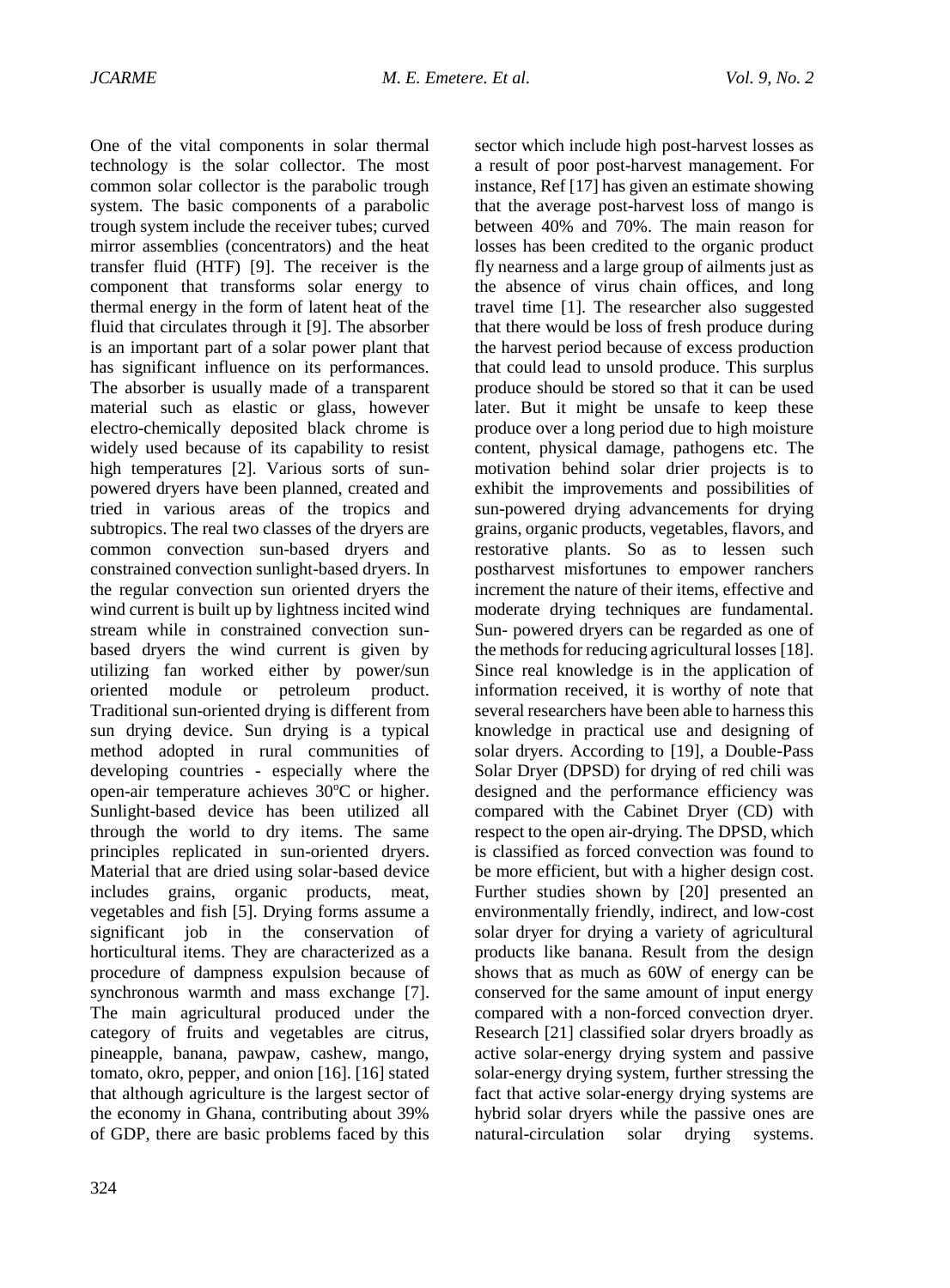According to [22], mix-mode solar dryer was identified. It is a natural convection dryer suitable for drying agricultural produce because of its capability to attain required moisture level within a desired time frame thereby reducing the loss of agricultural products. [23] in its review was able to identify different types of solar dryers, some of which include: open sun drying, direct solar dryer, indirect solar dryer etc. In its own submission, Ref [24] identified hybrid solar dryer that comes in different varieties.

In this study, the solar fruit drier is designed according to the above prescription. This device is very important in rural areas to preserve fruits by drying. The success of this system depends on the annual solar irradiation over the given geographical region.

## **2. Design objectives**

The main objective of this project is to design a device that uses solar energy to dry fruits. This device must be portable, self-contained, and rugged enough to withstand equatorial climates. The device must be easy to assemble, disassemble, and use. The device must be low cost so that farmers in developing countries, or a government organization that distributes it among the citizens can purchase it.

### **3. Mathematical methods**

The common design types are of bureau structure (wooden boxes with glass spread), a few sorts are even altered utilizing cardboard boxes and non-reflecting nylon or polythene. For the structure being considered, the nursery impact and thermo siphon standards are the hypothetical premise. There is an air vent (or channel) to the sun powered gatherer where air heads inside and is warmed up by the nursery impact, the sight-seeing rises through the drying load experiencing the plate and around the nourishment, expelling all dampness substance and exits through the fumes fan at the highest point of cupboard. The organic product sunlight based drier comprises of two noteworthy compartment or chambers being coordinated together:

1. The sun is the main source for operating certain solar-based device such as air radiator framework.

2. The drying chamber, intended to oblige four layers of drying plate made of net (cheddar material) on which the items (or natural product) are set for drying [25].

The accompanying materials were utilized for the development of the residential organic product sun powered dryer. Plywood was chosen for the whole packaging, since it is light in weight, effectively accessible and less expensive in expense in comparison to other materials. Glass was used for the upper covering of the air warmer chamber since it effectively permits the beams to infiltrate through the sheet and it opposes the warmth from getting away. Aluminum thick sheet of 3mm thickness was used to expand the temperature of air going through the air chamber painted dark with tar for the absorption of sun oriented radiation. The net utilized for building the plate for putting the item in the drying chamber. Nails, 5mm screws and nuts paste and silicon stick were used as latches and glues. Rubber pipe of 10cm width was used to connect both chambers. Low pore-sized net at air channel and outlet was used to confine the creepy crawly to enter inside the chamber.

# **4. Design consideration**

1. The base temperature for drying organic product is 25°C and the maximum temperature is 55°C. In this research, the plan was made for an ideal temperature for the drier. T0 of 65°C and the air delta temperature or the surrounding temperature of dryer was  $T1 = 35^{\circ}$ C (around outside temperature).

2. The efficiency is characterized by estimating the temperature in two chambers of the solar drier.

3. Air hole connecting the chambers is recommended for hot atmosphere latent sun powered dryers, a hole of 10 cm ought to be made as air vent (channel) and air entry.

4. Glass and level plate sun powered gatherer were used so that the glass covering ought to be 4-5mm thickness. In this work, 5mm thick straightforward glass was utilized. It additionally recommended that the metal sheet thickness be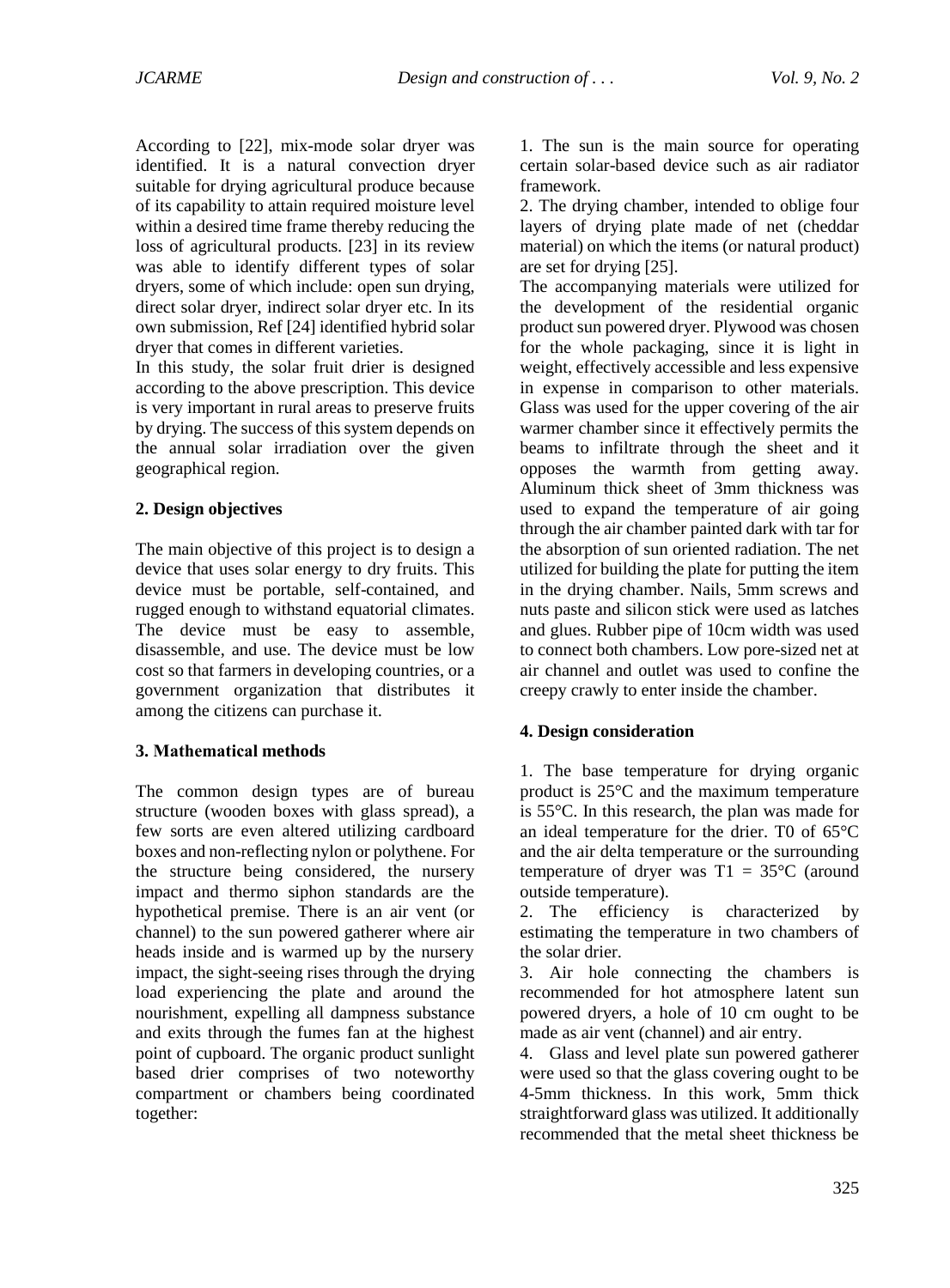of 0.7 – 1.2mm thickness; here the aluminum of 1.0mm thickness was utilized.

5. The dimension is such that a consistent trade of air and a large drying chamber ought to be accomplished in sun based nourishment dryer structure, in this way the plan of the drying chamber was made as extensive as conceivable of normal element of 50  $\times$ 47  $\times$ 45cm with air section (air vent) out of the bureau of  $50 \times 5$ cm2. 6. Drier trays was chosen as the dryer screen or plate to help air flow inside the drying chamber. Three plates were made of metal net. The plate measurement is  $48 \times 48$ cm.

7. Exhaust aficionado of 12v is utilized to expel the air from the drying chamber. The plan of the dry chamber utilizing wooden divider sides and a top shields the organic products from direct daylight.

The solar drier is designed to have five compartments namely, (a) air inlet opening attached with detachable fans, ventilation compartment (comprising the fan), (b) solar collector or concentrator chamber (c) heat transport pipe (d) hanger or drying chamber and (e) exit pipe (Fig. 1).

The design of the solar dryer provides the opportunity for it to be used in either the natural convective drying mode or the forced convective drying mode. The forced convective mode that gives quicker drying process uses an external direct correct fan powered by a small monocrystalline solar panel (Fig. 2). This is aimed at providing the necessary power to drive the fan hence increasing the air inlet. In addition, for better efficiency, a 12V 7AH battery keeps the fan running for optimum ventilation when there is cloud cover in order to reduce moisture deposit on the glass cover (Fig. 3).

The aluminum plate was procured and set apart out to the fundamental size as indicated by the initial design of the authors. The aluminum plate is an exceptionally essential segment in this model because of its properties that include high thermal and electrical conductivity. A hacksaw did the cutting of the thick aluminum plate. It is a fine-toothed saw, principally produced for cutting metal and other materials such as plastic and wood. It has a C-shaped frame together with a plastic or wooden handle and a blade under tension. A hammer performed the bending

process and the bench vice which is used to hold the aluminum plate in place for hammering and shaping. The marking of the aluminum plate was performed by a center punch tool which was able to mark the points for drilling and the areas on the aluminum plate for cutting. The inner view of the aluminum lining in the collector and hanger chamber is shown in Fig. 2 below. The hanger chamber is where the fruit is kept for drying. The collector chamber is where the solar heat is generated for the drying. The ventilation compartment is where fan is installed to drive the heat generated into the hanger chamber. The heat transport pipe is meant to convey the heat into the hanger chamber. The exit pipe transports moisture (from the fruit) and heat out of the system.



**Fig. 1.** Solar fruit drier.



**Fig. 2.** Inner view of the solar drier.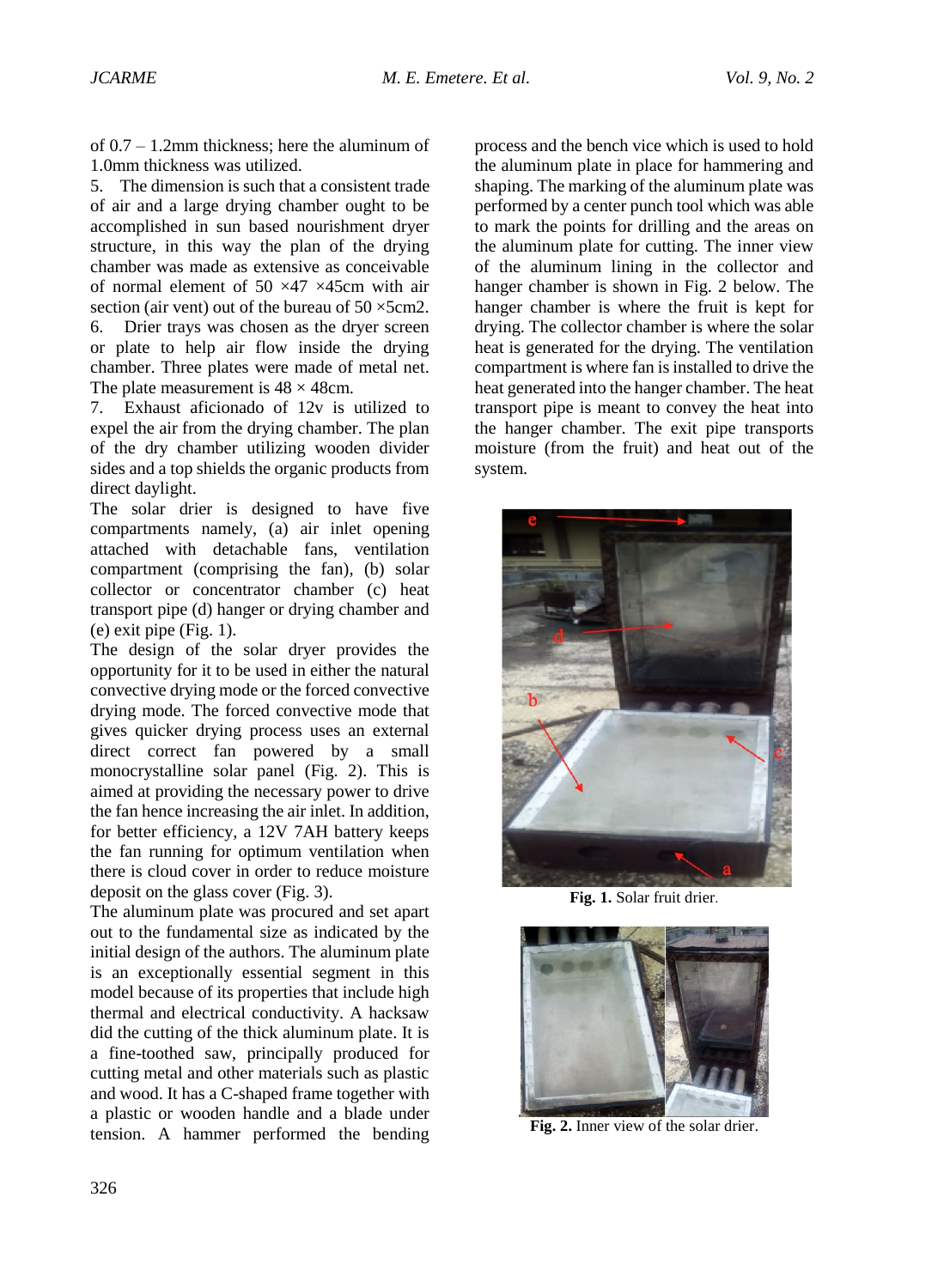Digital thermometer placed was used to measure the temperatures in the hanger and collector chamber on a 30 minutes' interval from 12 pm to 2:30 pm daily.



**Fig. 3.** Electrical circuit for the fan.

#### **5. Results and Discussion**

The temperature in the collector chamber was measured as shown in Fig. 4. Within the four days' measurement, the temperature between 12:30 pm -1:00 pm was highest in day 1. The

temperature decreased due to the convective nature of the region [6]. The same pattern was seen in the hanger chamber (Fig. 5). The comparative analysis between collector and hanger chamber is shown in Figs. 6.

The temperature between 2 pm -2:30 pm was highest in day 2. The temperature between 12:30 pm -1:00 pm was highest in day 3 and the temperature between 1:30 pm -2:00 pm was highest in day 4. It is observed that the design allowed the temperature inside the hanger chamber to increase by 15.2 %, 16.04 %, 20.14 % and 13.57 % in day 1 day 2, day 3 and day 4 respectively.







**Fig. 5.** Temperature progression in the collector chamber.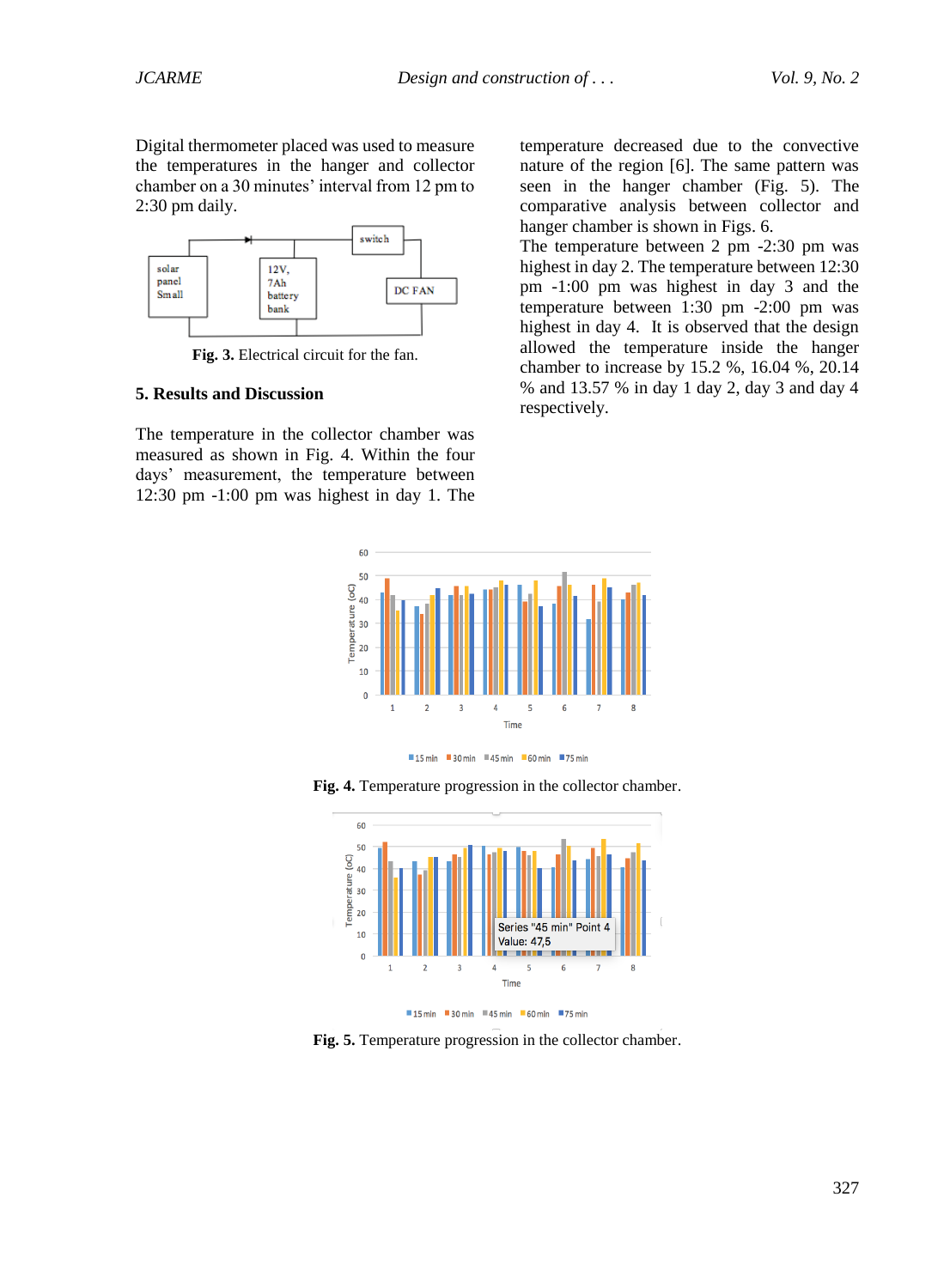

**Fig. 6.** Comparative analysis of collector and hanger chamber in day.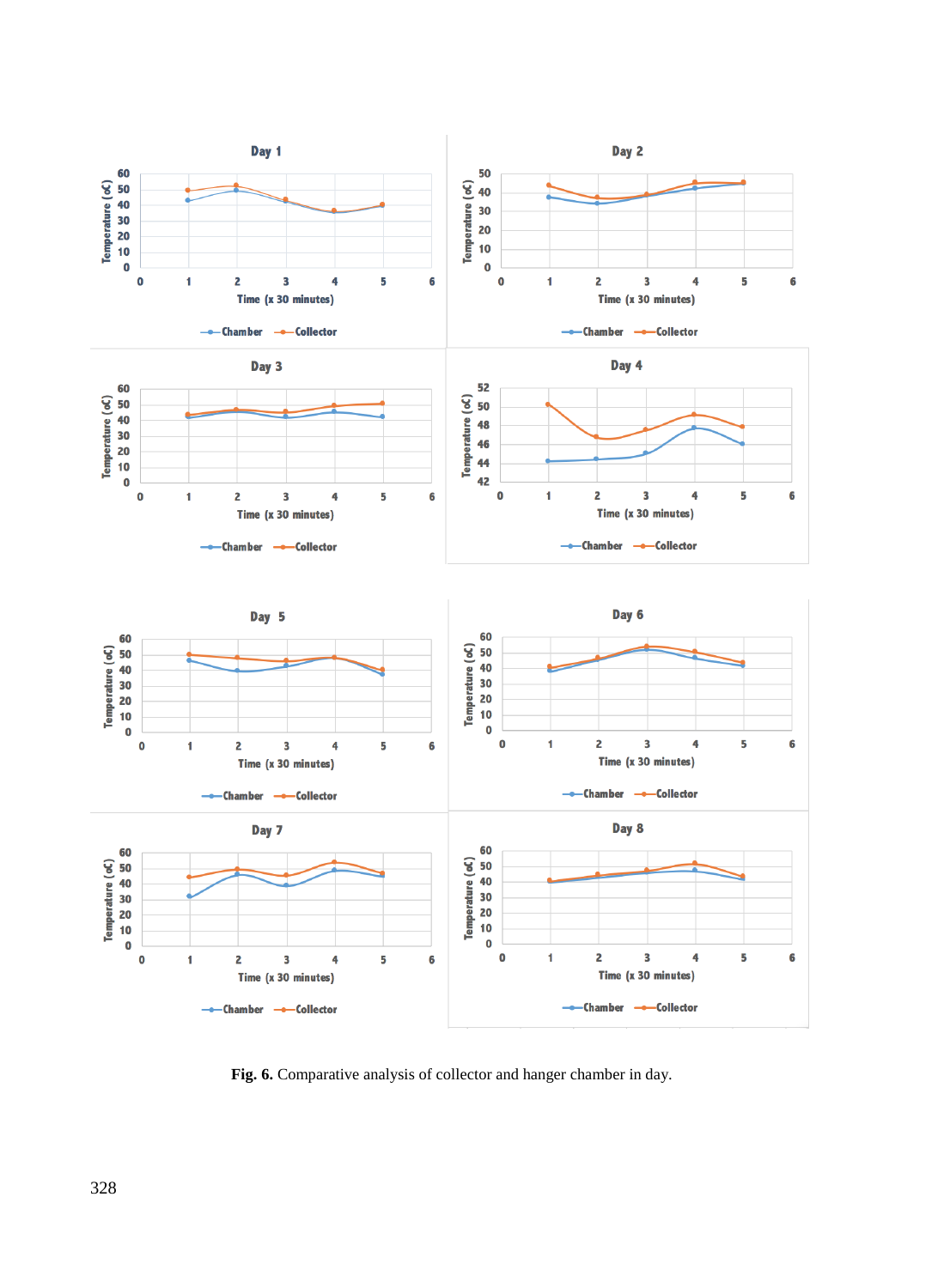# **6. Conclusion**

The comparative analysis of the collector and hanger chamber revealed that there was an increase in the hanger chamber by 15.2 %, 16.04 %, 20.14 % and 13.57 % in day 1 day 2, day 3 and day 4 respectively. This means that adequate heat was transferred by convection from the collector into the hanger chamber. The material can be adjudged appropriately for the pilot study. However, using curved mirrors can optimize the lining within the collector chamber. Hence, the base of the collector is not expected to be rectangular but parabolic. Above all the mentioned optimization processes, the performance of the device depends on the average solar irradiance over the geographical area.

#### **References**

- [1] Ogunoh Arinze Victor, Digitemie Innocent Eteli1, Aguh Patrick Sunday, "Prediction and Appraisal of solar radiations and its Intensity in South East Geopolitical Region, Nigeria". Saudi Journal of Engineering and Technology, Vol. 3, No. 6, pp. 388-401, (2018).
- [2] C. Dey, "Heat transfer aspect of an elevated linear absorber". *Solar Energy*, Vol. 76, No. 1-3, pp. 243-249, (2004).
- [3] M. E., Emetere & M. L. Akinyemi, "Prospects of Solar Energy in the Coastal Areas of Nigeria", 2015 *PIAMSEE: AIP Conference Proceedings*, Vol. 1705, No. 1, 020035, (2015).
- [4] Green Systems UK. A questions and answers on solar hot water. Available online at a state of  $\alpha$  at  $\alpha$ http://grensystemsuk.com/questions-andanswers/questions-answers-on-solar-hot water. (accessed 14th August, 2018) (2014).
- [5] I. N. Itodo, S. E. Obetta, and A. A. Satimehin, "Evaluation of a solar crop dryer for rural applications in Nigeria" *Botswana J. Technol*. Vol. 11, No. 2, pp. 58- 62, (2002).
- [6] K. I. Antwi, Comparative Study of Hybrid Solar-gas Crop Dryer. M.Sc Thesis. University of Cape Coast, Ghana, (2007).
- [7] T. Koyuncu, "An investigation on the performance improvement of greenhouse type agricultural dryers", *Renewable Energy*, Vol. 31, pp. 1055-1071, (2006).
- [8] D. Kraemer, B. Poudel, F. Ping, C. Hsien, X. Christopher, Y. Xiao, X. Wang, D. Wang, K. Andrew, C. Matteo, Z. Ren and G. Chen, "High performance flat panel solar thermoelectric generators with high thermal concentration". *Nature Materials*, Vol. 10, pp. 532-538, (2011).
- [9] N. Kulichenko, and J. Wirth, *Concentrating solar power in developing countries. O Regulatory and financial incentivies for scaling up*, A World Bank study, pp. 20-26, (2012).
- [10] Lewis, Nathan, George and Crabtree. *Basic Research Needs for Solar Energy*. Report of the basic energy sciences workshop on solar energy utilization, pp. 18-21, (2005).
- [11] A. Luque, and S. Hegedus, *Handbook of Photovoltaic Science and Engineering*. Publisher: John Wiley & Sons, Inc pp. 1132, (2003).
- [12] ME. Emetere, OI. Osunlola, AD. Adejumo, AO. Dauda, "Design and Construction of a Domestic Solar Power Bank in a Convective Environment", *The Open Fuels & Energy Science Journal*, Vol. 11, No. 1, pp. 16-28, (2018).
- [13] D. Mills, "Advances in solar thermal electricity technology". *Solar Energy*, Vol. 76, No. 1-3, No. 19-31, (2004).
- [14] . Emetere Moses, L. Marvel, Akinyemi, and B. Edeghe Etimbuk, "A Simple Technique for Sustaining Solar Energy Production in Active Convective Coastal Regions", *International Journal of Photo energy*, Vol. 2016, Art. 3567502, pp. 1- 11, (2016).
- [15] MoFA *Statistics, Research and Information Directorate (SRID*). Agriculture in Ghana, Facts and Figures Ministry of food and Agriculture (MoFA), Ghana, (2011).